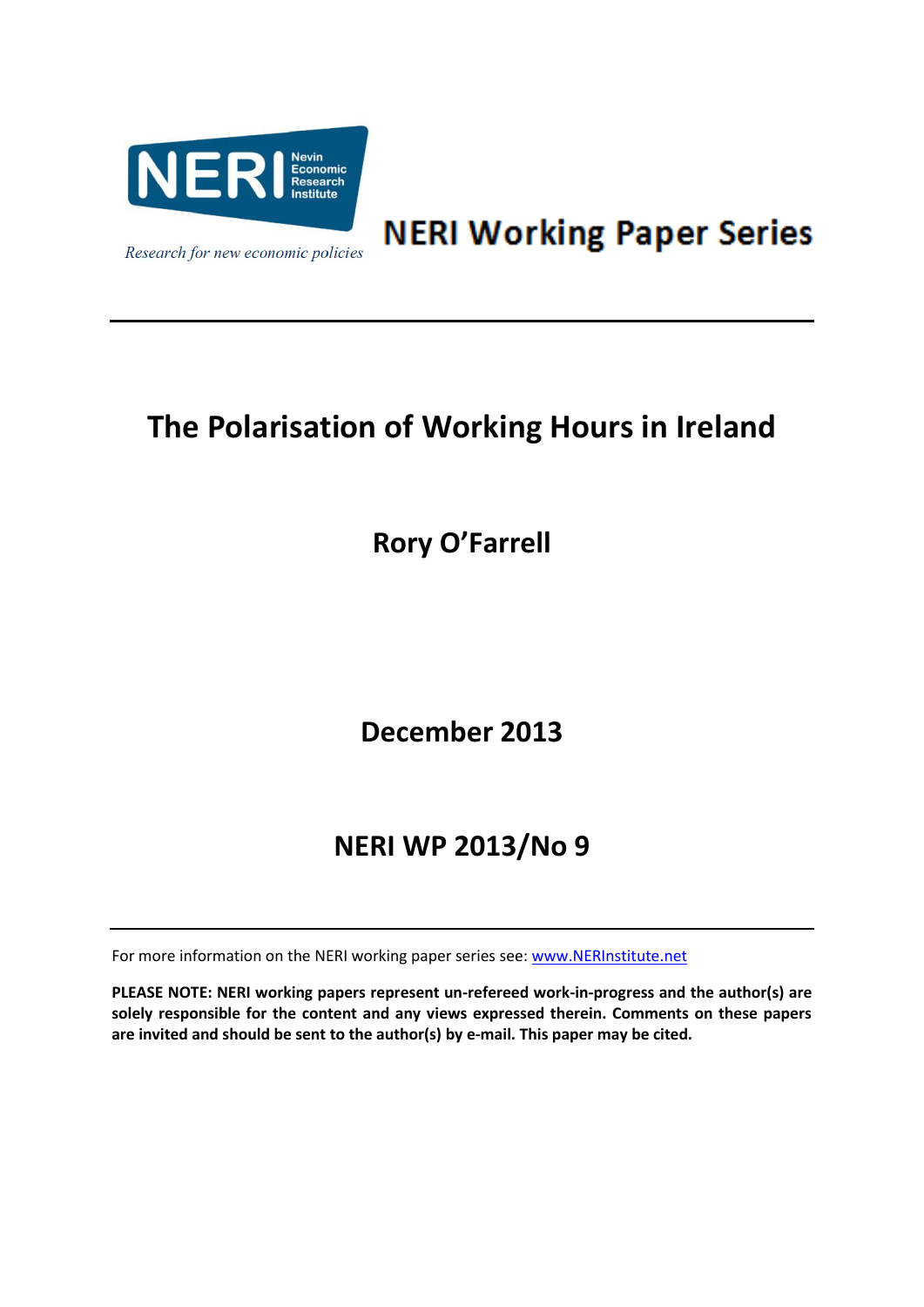# Nevin Economic Research Institute (NERI)

31/32 Parnell Square Dublin 1 Phone + 353 1 8897722

Email: info@NERInstitute.net Web: www.NERInstitute.net

**Carlin House** 4-6 Donegall Street Place **Belfast** BT1 2FN, Northern Ireland Phone +44 28 902 46214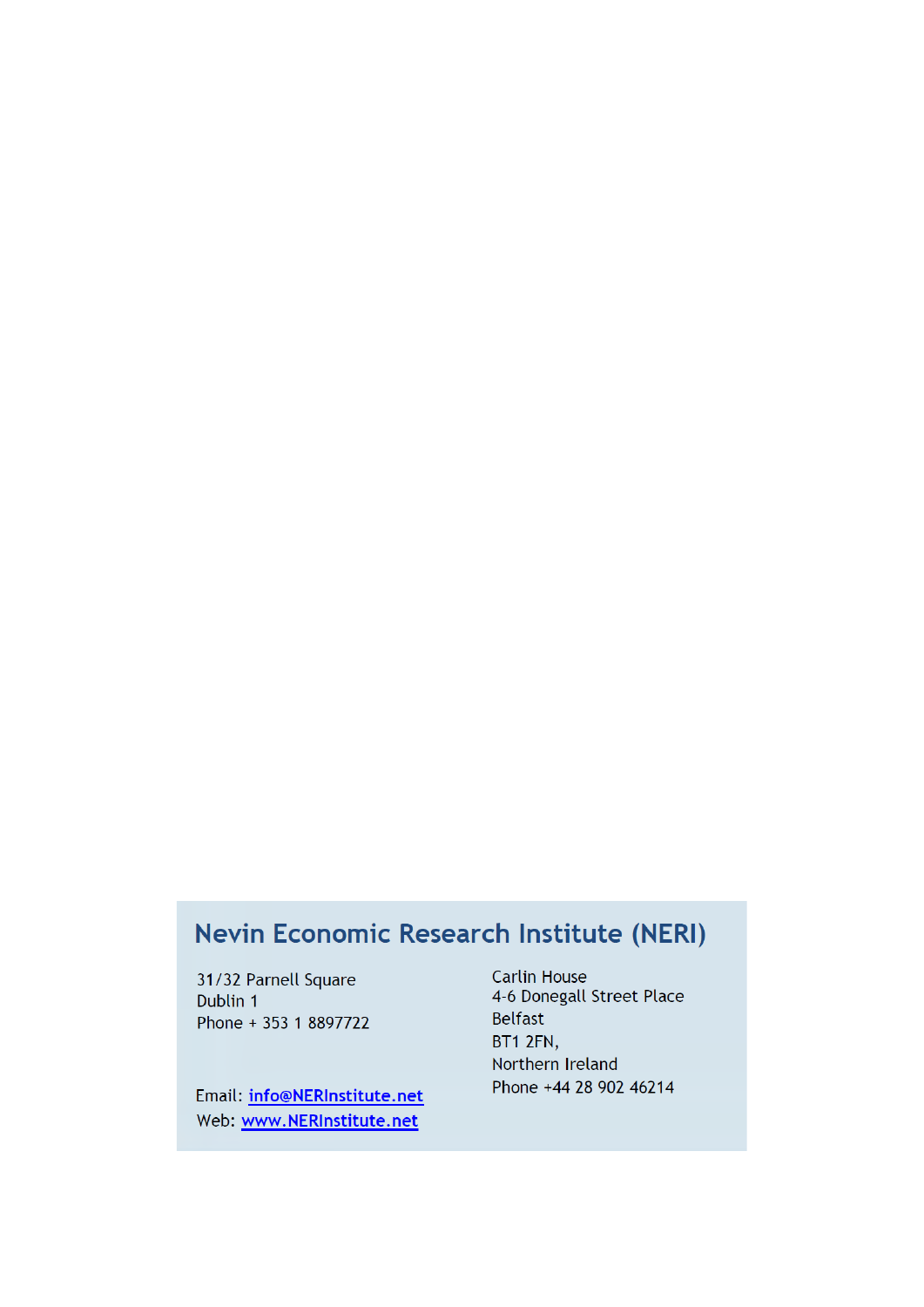# **THE POLARISATION OF WORKING HOURS IN IRELAND**

**\_\_\_\_\_\_\_\_\_\_\_\_\_\_\_\_\_\_\_\_\_\_\_\_\_\_\_\_\_\_\_\_\_\_\_\_\_\_\_\_\_\_\_\_\_\_\_\_\_\_\_\_\_\_\_\_\_\_\_\_\_\_\_\_\_\_\_\_\_\_**

# **Rory O'Farrell, Nevin Economic Research Institute\***

**Keywords:** low pay, working hours

**JEL Codes:** E24; J21; J31;

#### **ABSTRACT**

There is evidence of polarisation in the literature, a polarisation between the economics and sociological literature. On the one hand the economics literature has largely ignored patterns of declining working hours for low paid workers. Though the economics literature has given attention to topics such as polarisation in the labour market, and differences in working hours across countries and over time, these two topics have not been combined. In contrast this subject has been the topic of much research in the sociological literature. The aim of this paper is to examine changes in hours worked in Ireland from 1992 up to the present. Similar to other countries, Ireland has shown a decline in the average working hours of sales and service workers, even though this occurred at a time of growth in the labour market. In contrast hours worked by clerical staff have shown far smaller declines, despite decreases in the share in employment of clerical staff.

A number of hypotheses are explored for why this occurred. One hypothesis is that an increase in labour participation by women, who are more likely to work part-time, may have led to a fall in average working hours. However, this fails to explain why average working hours for male workers also declined. The paper also explores cross sectoral patterns. Though average weekly hours have declined in sectors associated with low pay (such as hotel and food sector, and retail and wholesale), low paid workers in other sectors (such as manufacturing) have not seen a decline in average weekly work hours. During the boom period some trends in Ireland have been quite different to those in other countries. From 1992 to 2002 wage growth was highest for those at the bottom of the wage distribution, a pattern quite different to other countries. Such differences with other countries may be due to the unsustainable property boom. However, there is no evidence that the boom has delayed a decrease in the working week. In fact the long term decline in working hours has stabilised during the boom. Also, the evidence does not support the hypothesis that average working hours declined due to greater participation from women, or a change in sectoral composition. Most of the change has been within sectors, genders, and occupations.

#### **This version: 7th November 2013**

**<sup>\*</sup>** Thanks you, provisos, disclaimers etc here. It should finish with:

The usual disclaimer applies. All correspondents to rory.ofarrell@NERInstitute.net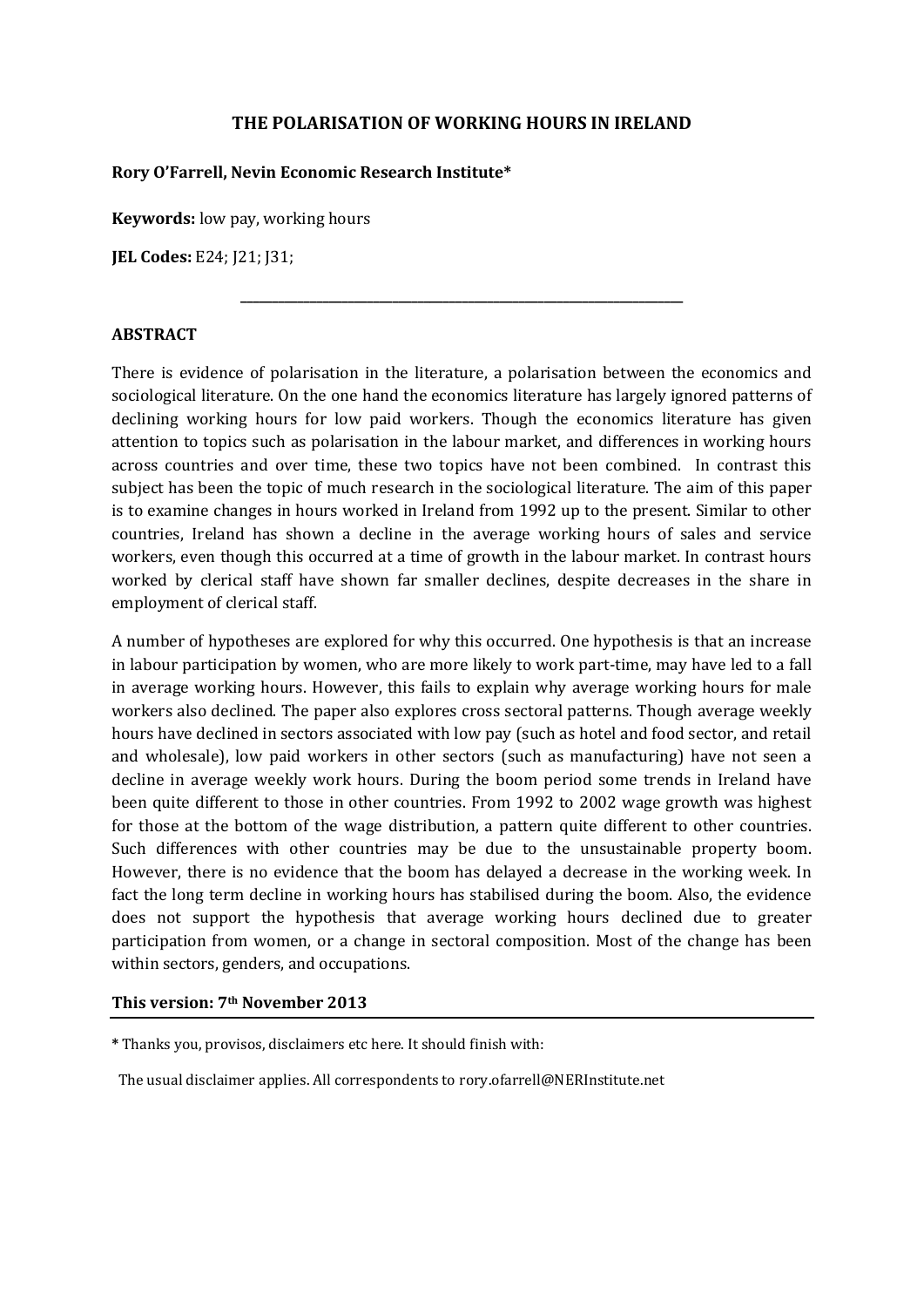# **THE POLARISATION OF WORKING HOURS IN IRELAND**

## **Rory O'Farrell, Nevin Economic Research Institute**

## **1. INTRODUCTION**

There is evidence of polarisation in the literature, a polarisation between the economics and the sociological literature.

In the economics literature past trends in labour market inequality are usually framed around the topics of skill-biased technical change (whereby technical change such as the introduction of computers increase employment of highly skilled workers, and decreases it for the less skilled) or of polarisation (whereby middle skilled occupations, such as clerical work has been hollowed out by the introduction of computers). In the economics literature it is a standard assumption that workers can choose the number of hours they wish to supply to the labour market, there has not been much research on changing working hours by occupation, and research in working hours has mainly been with regard to comparisons across countries and across time in the average number of hours worked per person. In contrast, in the sociological and industrial relations literature there has been far greater focus on the decreasing number of hours worked for low paid workers, and an ability for such workers to find employment that matches their preferences.

As can be seen in Figure 1, in Ireland by 2012, the average male sales and service worker worked as many weekly hours as the average female sales and service worker did in 1992. There has been a decline in working hours for the generally low paid workers, while the hours of other occupation groups have been largely stable.



**Figure 1: Average number of actual weekly hours of work in main job for service and sales workers**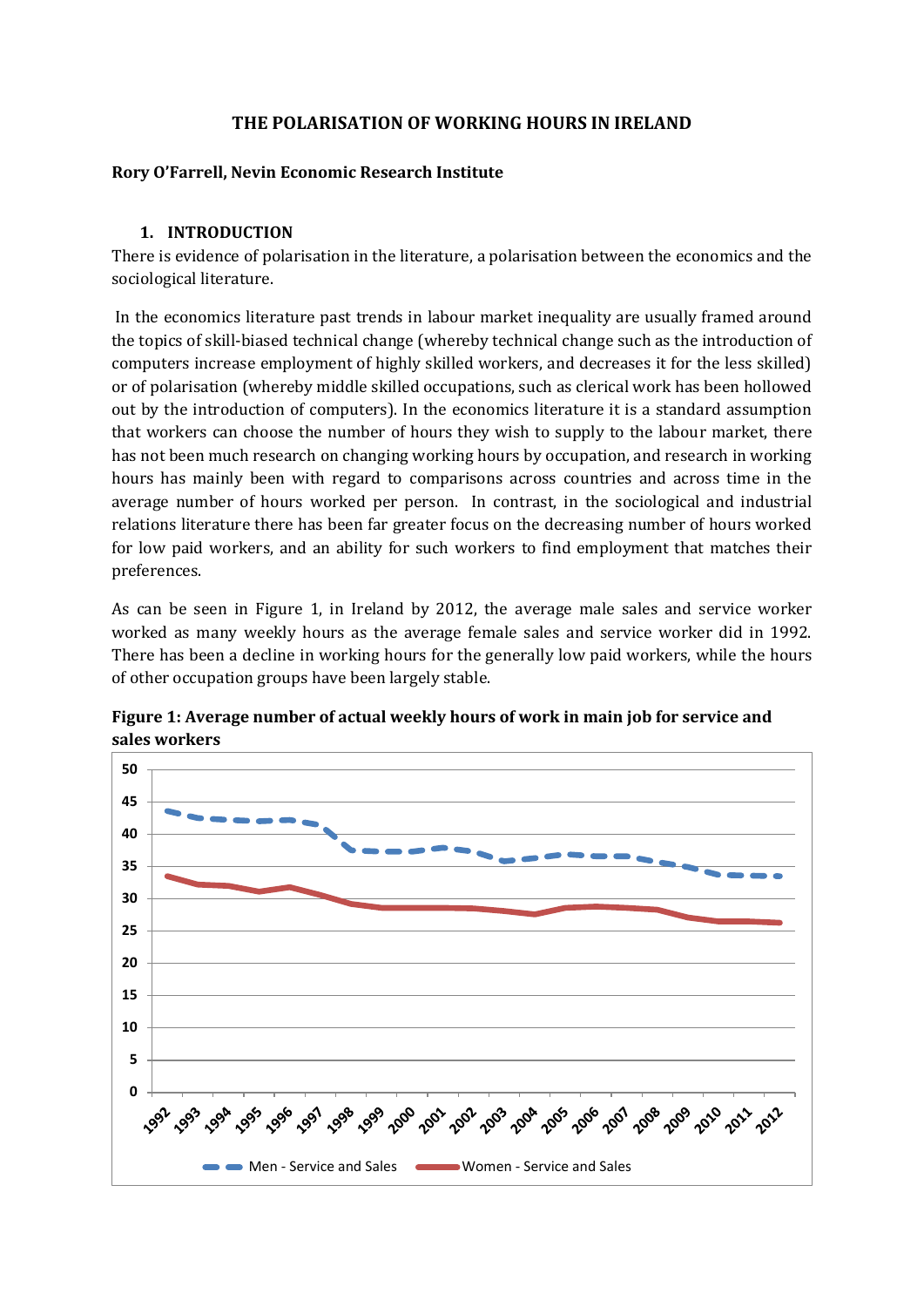The pattern of declining hours of work for low paid workers is not just an Irish pattern. As early as the mid-1990s a polarisation of weekly hours of work was identified in both the US and Canada, with greater earnings inequality being associated with greater polarisation of working hours [\(Morissette, 1996\)](#page-18-0). [Frase and Gornick \(2012\)](#page-17-0) find that in richer countries it is the highly educated that tend to work longer hours, while in middle income countries it is the low paid that tend to work longer hours. This raises the questions, to what extent are low working hours associated with low pay? Are these changes explained by a change in the composition of the workforce, in particular due to a greater participation of women? Finally, what sectoral differences determine low working hours?

The paper is presented as follows. Section two outlines both the economic, sociological, and industrial relations literature on changes in working hours. Section three outlines the Irish data, and examines to what extent changes in the composition of employment may explain the decline in the average length of the working week. Section four concludes and suggests avenues for future research.

# **2. LITERATURE REVIEW**

There is evidence internationally both of a change in average working hours, and changes between occupations. In the economics literature differences in average working hours, over time and across countries, has received the most attention. Previously it was presumed that labour supply depended solely on population, while now variation in labour supply plays a central role in macroeconomic analysis [\(Rogerson, 2006\)](#page-18-1). Americans now work more (market) hours than Europeans, a situation that was the opposite in the 1970s [\(Prescott & Adviser,](#page-18-2)  [2004\)](#page-18-2).

[Usalcas \(2008\)](#page-18-3)) presents some evidence from Canada and internationally. A polarisation in working hours has been apparent. Research in the mid-1990s showed longer hours were associated with higher earners and shorter hours among the lower paid. Though, from 1997 to 2006 there has been less polarization of hours. In 2006 women were more likely to be employed and work longer. Workers in transportation and warehousing had growth in long hours, and workers in information, culture, and recreation services showed growth in short hours. All other sectors showed growth in those working 30-40 hours. Across the OECD there has been a decline in working hours. UK and Ireland showed a big decrease in those working over 50 hours (from 1997 to 2006). In Ireland there was a large increase in the number of women working part time (from 27.6 percent to 34.9 per cent), though the decrease in average working hours for women has been less pronounced (from 34.1 hours to 31.6).

# **Economics literature**

[Cho and Cooley \(1994\)](#page-16-0) estimate that over the business cycle only a quarter of the adjustment in labour input is an adjustment in working hours, with the rest being an adjustment in headcount. The degree to which hours per worker is not examined can be seen in the work of [Ebell and](#page-17-1)  [Haefke \(2009\)](#page-17-1). When examining long term trends in US employment, justify assuming hours per worker are held constant as being consistent with the 'long run focus' of the paper.

Recently there has been a shift in the economics literature on the topic of changes in the labour market. Previously there has been much discussion regarding an increased demand for highly educated workers (see for exampl[e Acemoglu \(2002\)](#page-16-1)[; David H. Autor, Katz, and Kearney \(2008\)](#page-16-2);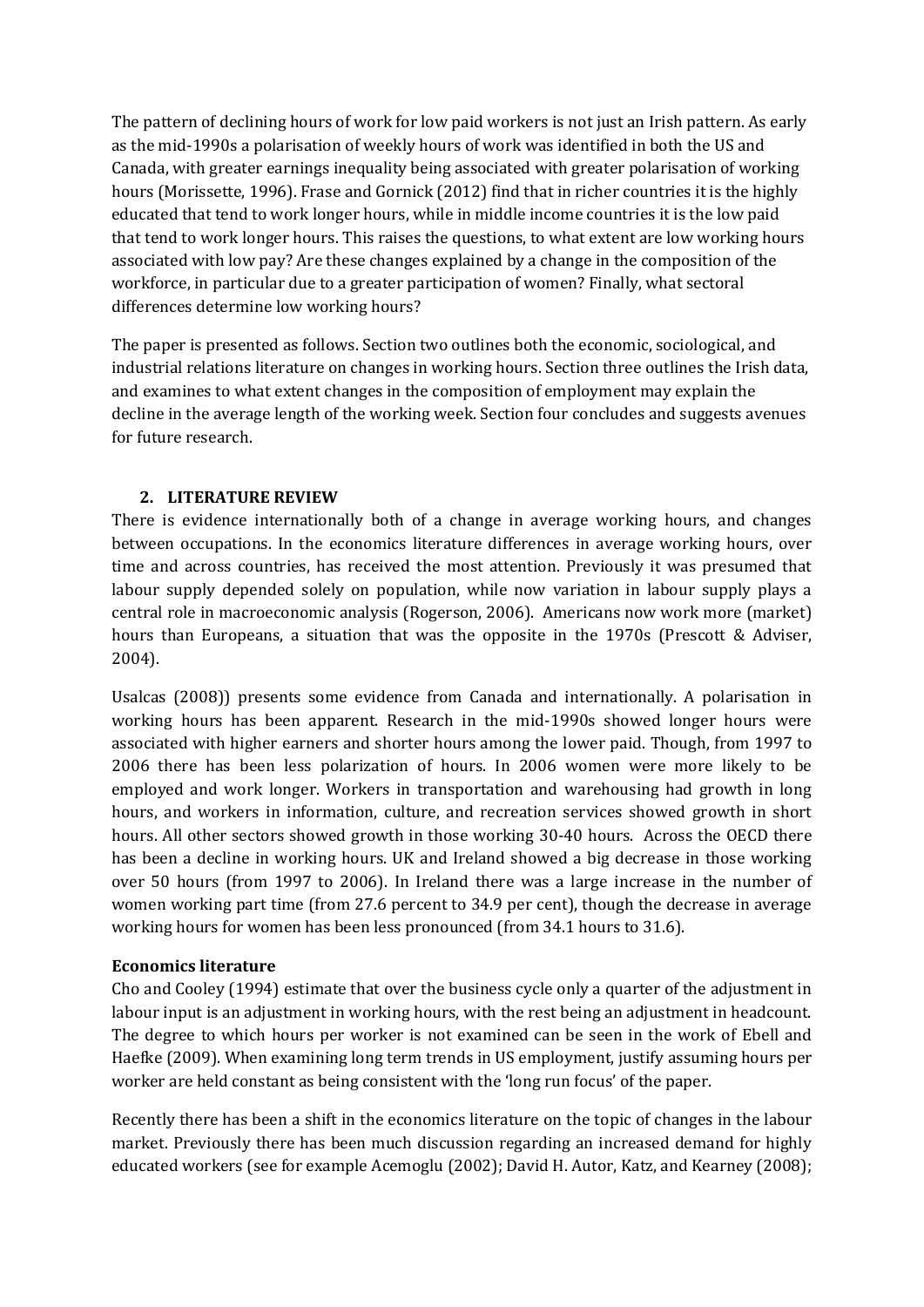and [Lemieux \(2008\)](#page-17-2)). However in recent years the debate has shifted to one of 'polarisation'. Polarisation is where there is an increase in employment for both highly skilled and low skilled occupations, but a hollowing out of medium skilled employment. [Manning \(2004\)](#page-17-3) has suggested that increasing inequality can lead to increased demand for services provided by the low skilled (such as bar workers). This is as the increased incomes of the rich will mean they will demand more of these services. [Helpman, Itskhoki, and Redding \(2010\)](#page-17-4) hypothesise that the increase in inequality is driven by an increase in trade openness increasing the demand for high-skill workers. However this offers nothing as to why employment may have increased in low-pay occupations. [David H Autor and Dorn \(2012\)](#page-16-3) put forward a hypothesis for why polarisation may occur. Falling computer prices decrease employment of workers doing middle skilled routine tasks, which are more concentrated in the goods producing sector than service sector. If goods and services are complementary, then falling computer prices make goods cheaper, increasing the demand for goods, and due to complementarity, also the demand for services.

However, the evidence for polarisation is mixed. Also, the literature is not helped by two hypotheses being used as synonyms. The routinisation hypothesis suggests that those with middle occupations will more likely lose their jobs (which can lead to an increase in the employment share at the top, at the bottom, or both top and bottom of the skill distribution), and a polarisation hypothesis which suggests and increase in employment shares at both the top and bottom of the skill distribution. Though there is strong evidence for an increase in demand for higher paid workers, evidence is weaker for an increase in demand for lower skilled workers. [David H Autor and Dorn \(2012\)](#page-16-3) show that wages and employment have increased for those at the top *and* bottom of the skill distribution in the US, from 1980 to 2005. It should be noted however that other authors (such as [Card and DiNardo \(2002\)](#page-16-4), and [Lemieux \(2006\)](#page-17-5)) have suggested that changes in wages for those at the bottom are due to changes in the minimum wage. [Goos and Manning \(2007\)](#page-17-6) look at British data from 1975-1999 and find rises in employment shares for the highest and lowest wage occupations, however wages have not increased for those at the bottom of the distribution. [Goos, Manning, and Salomons \(2009\)](#page-17-7) also look at data across Europe from 19930-2006. Although there has been a decrease in the share of hours worked by middle professions across Europe, for five of the 16 countries examined there has also been a fall in the share of hours worked by the lowest paying occupations. [Oesch and](#page-18-4)  [Rodríguez Menés \(2011\)](#page-18-4) look at Britain, Germany, Spain and Switzerland, and find evidence in support of the routinization hypothesis. However, cross-country differences in wage-setting institutions and migration affect to what extent technological change leads to a polarized pattern of employment. [Christopoulou, Jimeno, and Lamo \(2010\)](#page-17-8) also look at changes in the employment and wage distribution across European countries from 1995 to 2002. If there was an increase in demand for low skilled workers one would expect an increase in wages for the bottom deciles in comparison to the middle. Only for Ireland, Spain and Hungary is this the case. Only these countries have a broadly U-shaped pattern of wage increases. The authors decompose wage changes due to changes in the composition of the workforce and changes in returns (how wages change for if workers' characteristics are constant). For Ireland the wage effect is actually downward sloping. This, combined with the evidence from [Goos et al. \(2009\)](#page-17-7) is evidence of an increase in demand for low-skilled workers and is the opposite of the SBTC hypothesis. For the other six countries wage increases are highest for those on higher incomes, but the patterns vary greatly for each country.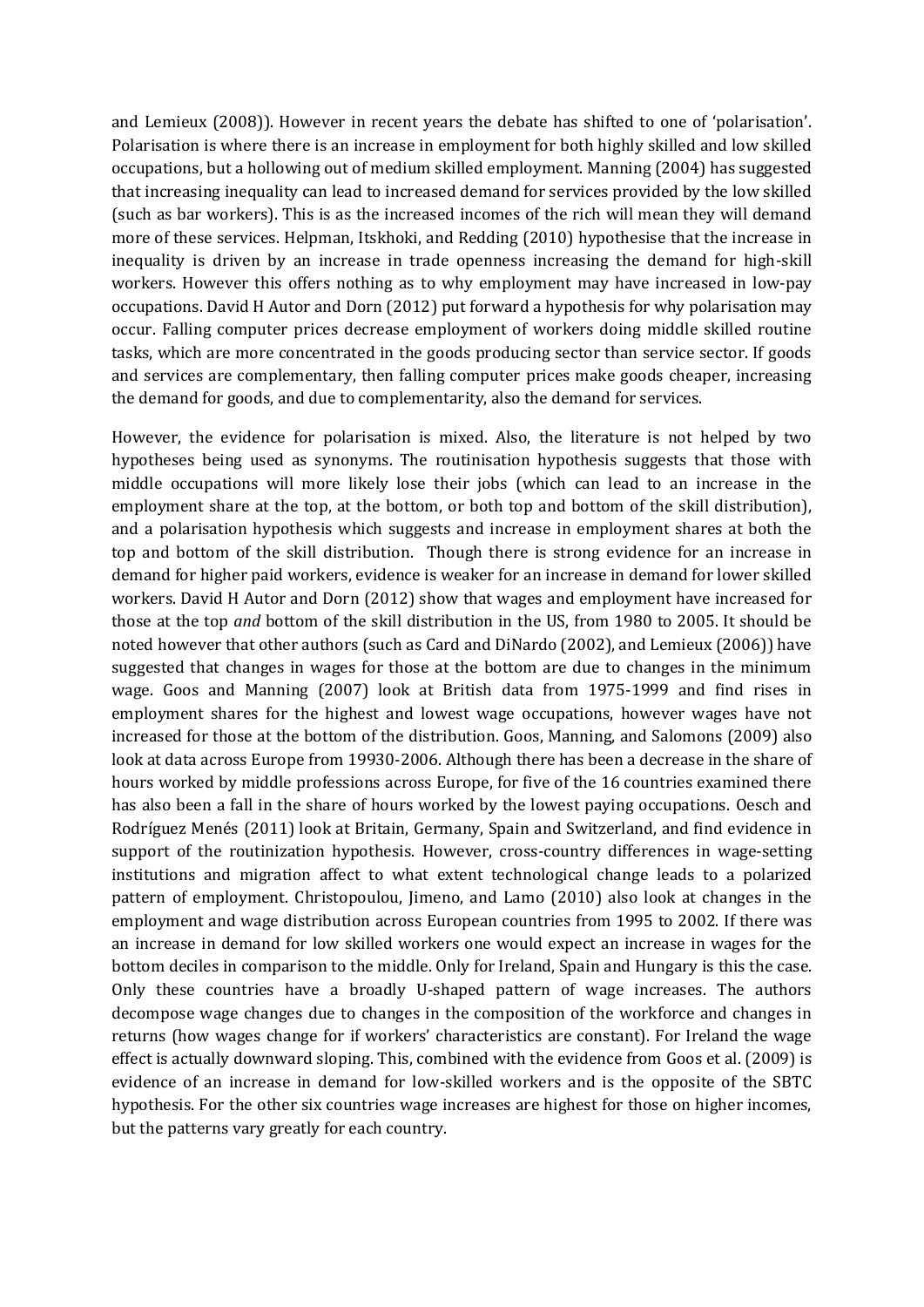#### **Some economic literature mentions hours (though not in the context of polarisation)**

Previously it was presumed that labour supply depended solely on population, while now variation in labour supply plays a central role in macroeconomic analysis [\(Rogerson, 2006\)](#page-18-1). However, the distribution in working hours among people has not received as much attention.

There has been some economics literature which deals with the topic of hours worked. However this is usually based on annual rather than weekly hours, and is not in the context of polarisation. [Prescott and Adviser \(2004\)](#page-18-2) look at the topic of why Americans work more (market) hours than Europeans (a situation that was the opposite in the 1970s) attributing the difference to changes in marginal tax rates on households (as distinct from marginal tax rates on individuals). This work is consistent with that of [Meyer \(2002\)](#page-17-9), who found that the participation of single mothers in the labour market increased as a result of changes in earned income tax credits, though interestingly the usual number of hours worked for single mothers and single childless women was stable from 1986 to 2000. (Though [Bargain, González, Keane, and Özcan](#page-16-5)  [\(2012\)](#page-16-5) look at the effect of Ireland's 1995 divorce referendum rather than tax changes, they also find that the change impacted on female labour force participation rather than hours worked by women. However, it is still possible for greater numbers of women in employment to affect the composition of the workforce, and so average number of hours worked per week.) [Rogerson](#page-18-1)  [\(2006\)](#page-18-1) looks at data for OECD countries from 1956-2003, and considers that technology and government policies are the best explanations for cross country differences in hour worked. [Pissarides \(2007\)](#page-18-5) also looks at the average annual hours of work, and states that the supply of hours is influenced by differences in productivity between the services sector and other market sectors of the economy and home production. However, [Pissarides \(2007\)](#page-18-5) does not look at differences in average working hours across sectors. ENREF 9

Though not explicitly linked to the topic of polarisation, there is some economics literature that can be applied directly to the topic. [Bell and Freeman \(2001\)](#page-16-6) compare hours worked in Germany and the United States. They noticed that (for Germany using data from 1985-1995 and for the US data from 1989-1996) hours worked vary according to the level of inequality within an occupation, and that hours worked generally increase with hourly earnings in an occupation. [Bell and Freeman \(2001\)](#page-16-6) explain this as workers are assumed to choose long hours in order to gain promotion, and in a more unequal economy there is a greater pay-off from achieving such a promotion. This is similar to the hypothesis of [Landers, Rebitzer, and Taylor \(1996\)](#page-17-10) who suggest that workers in law firms work inefficiently long hours to 'signal' that they are hard workers and gain promotion. However, while this might apply for areas of the labour market where workers can influence their hours, this assumption appears to be contradicted by some of the sociological literature. [Skuterud \(2005\)](#page-18-6) specifically looks at how changes in the law regarding Sunday trading affected hours worked in Canada between 1980 and 1998. He found that firms mainly increased employment rather than increasing hours worked by existing staff. [Kudoh and Sasaki \(2011\)](#page-17-11) note that hiring costs for higher skilled jobs are higher, and that average working hours may be linked to the cost of hiring workers while [Parmentier \(2010\)](#page-18-7) suggests that those working in more capital intensive sectors are likely to work longer hours.

[Zavodny \(2000\)](#page-18-8) looks at how changes in the minimum wage affects hours of work for teenagers and finds no significant effect, though [Stewart and Swaffield \(2008\)](#page-18-9) find evidence suggesting that the introduction of a minimum wage reduced working hours for low paid workers in Britain.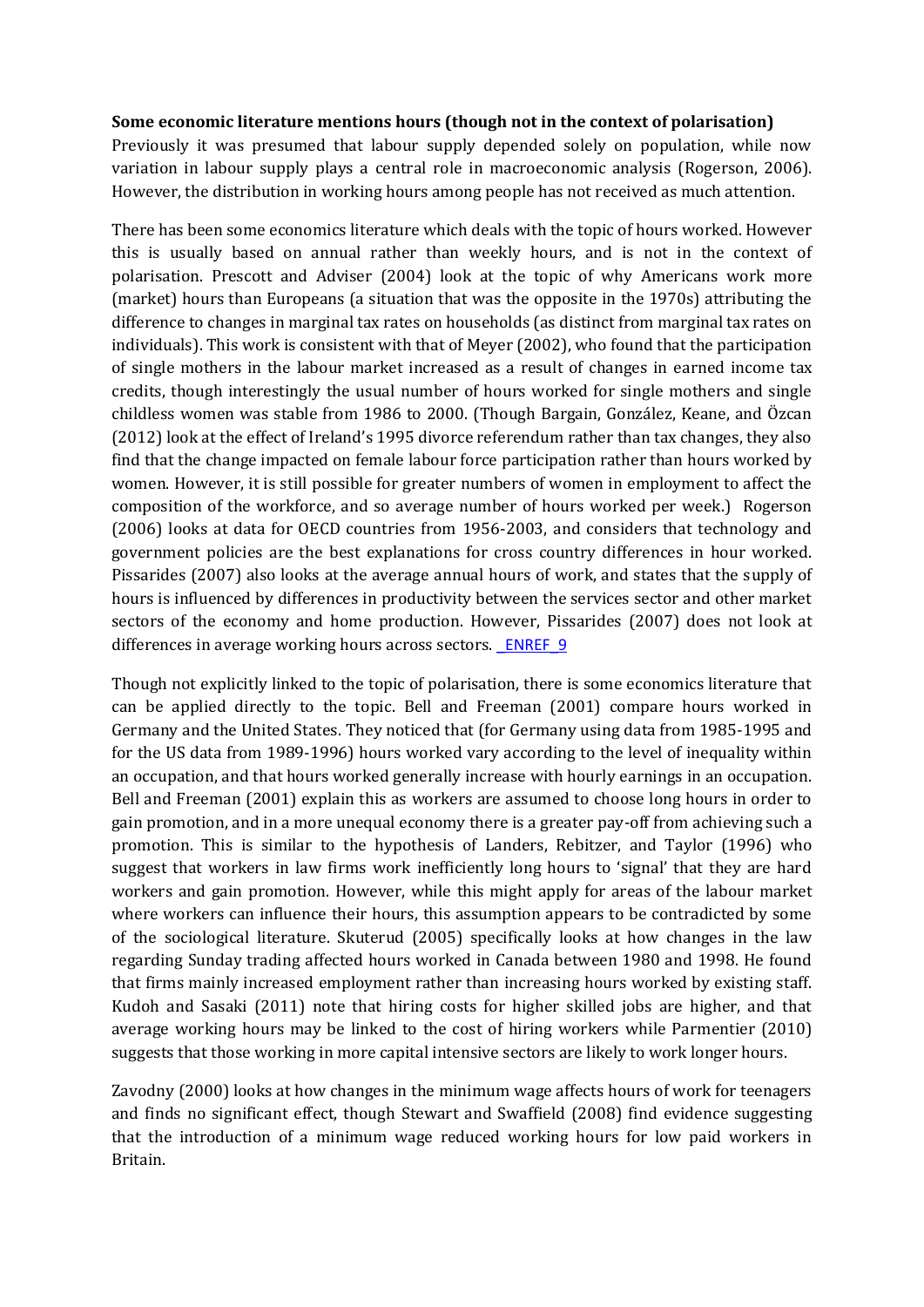#### **In contrast, sociology and industrial relations literature – hours included**

There has been much written within the sociological and industrial relations literature on changes in working hours and precarious employment. It has been recognised, outside of the economics literature, that the issue of weekly working hours is an important topic. There has been some sociological research which mirrors the economic research regarding the average hours worked. [Frase and Gornick \(2012\)](#page-17-0) look at why American tend to work longer hours than others (using data from 17 high and middle-income countries), and in particular look at the role of education. They find that in higher income countries, higher educated workers are more likely to work long hours, but this pattern is reversed for middle income countries where it is the low paid who tend to work longer hours.

[de Lange, Gesthuizen, and Wolbers \(2012\)](#page-17-12) find for the Netherlands that, particularly among young less educated individuals an increase in the likelihood of flexible employment but less unemployment. There is also a trend in couples being more likely to both have precarious employment [\(de Lange, Wolbers, & Ultee, 2012\)](#page-17-13). This suggests that the increase in female participation is not necessarily due to married women simply taking up part-time work irrespective of their husband's economic situation.

A common assumption in the economics literature is that workers choose how many hours they wish to work, based on various incentives, though it should be noted that variability in working hours is not a topic that has received much attention in the economics literature. This topic is discussed in the industrial relations and sociological literature. Issues regarding work flexibility have often been focused on salaried workers, particularly women, to allow workers combine market work and care-giving, however such flexibility does not always benefit workers paid on an hourly basis [\(Susan J. Lambert, Haley-Lock, & Henly, 2012\)](#page-17-14). [Susan J. Lambert \(2008\)](#page-17-15) considers business practices such as 'just-in-time' have increased the demand for labour flexibility and have shifted risk from firms onto workers. [Zeytinoglu, Cooke, and Mann \(2009\)](#page-18-10) assess whether labour flexibility is to the benefit of firms or workers in the case for Canada. They find that flexible work schedules are not significantly related to personal characteristics such as marital status or dependent children but rather factors such as occupation, employment status, sector, and non-unionised work. The authors conclude that flexible work is created for the benefit of business reasons rather than facilitating the interests of workers. Analysing the results of a 1997 survey conducted in 22 countries, [Stier and Lewin-Epstein \(2003\)](#page-18-11) find that a significant number of workers are constrained in how they can allocate time between work and other tasks, with preferences for work affected by both individual and country characteristics. Some solutions have been put forward, so as a 'three-hour rule' in Canada that means workers must be paid for a minimum of three hours for any day they are required to report to work [\(S.J.](#page-17-16)  [Lambert & Henly, 2009\)](#page-17-16).

Related to flexible hours is the issue of precarious work. [Kalleberg \(2009\)](#page-17-17) notes that up to the end of the Great Depression, most US jobs were precarious. Also there has been a general decline in the time workers spend with their employers (with increases in tenure for women, but decreases for men).

# **Data**

The data used in this analysis is taken from the Eurostat Labour Force Survey for various years. This is derived from data collected by Ireland's Central Statistics Office. It should be noted that there are several breaks in this series. Between 1983 and 1997 the April Labour Force Survey is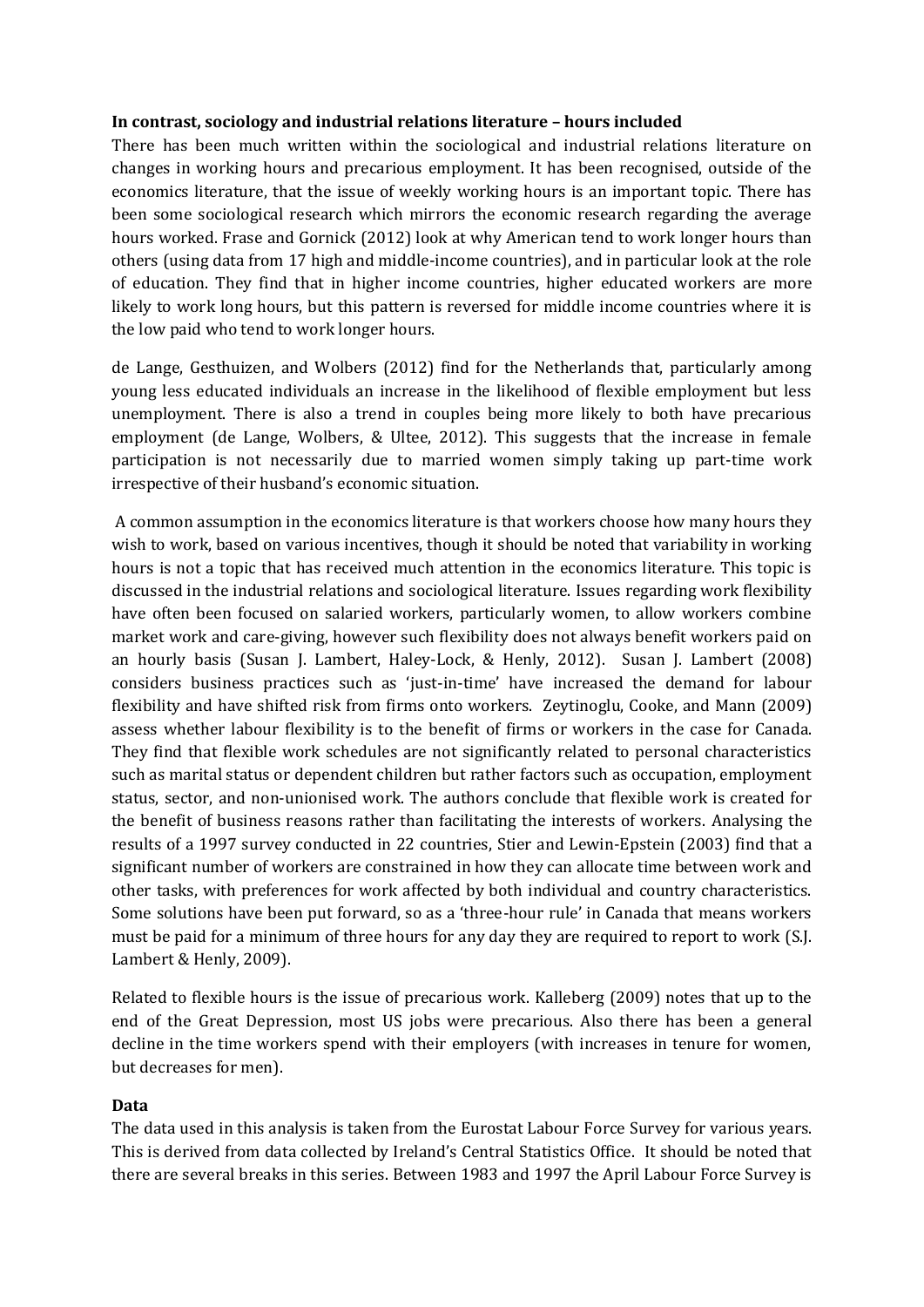used. From September 1997 onward the Quarterly National Household Survey served as the basis of the Eurostat results. This data was collected on a seasonal basis (e.g. winter referred to December, January and February) up to 2008. From the first quarter of 2009 this was changed to a quarterly basis [\(Eurostat, 2011\)](#page-17-18). Another break is with regard to definitions of sectors of the economy, which in 2008 switched from NACE Rev.1.1 to NACE Rev. 2. Unfortunately these breaks coincide with two major periods of change in Ireland, the Organisation of Working Time Act which came into force in March 1998; and the financial crisis which peaked in 2008 (before giving way to a more chronic period of recession). Also, in 1998 a large proportion of "Skilled agricultural, forestry and fishery workers" were reclassified as managers, while in 2011 the breakdown for occupation again altered, based on the revised ISCO 08, limiting comparability with previous years. For all data hours refer to hours actually worked.

#### **3. PATTERNS IN IRELAND**

The period between 1992 and 2012 has been a period of great labour market change in Ireland.

In 1992 64.7%, almost two thirds, of those in employment were men. By 2012 this was down to almost a half (53.4%). In 1992 27.4% were employed in skilled non-manual occupations (e.g. managers, professionals and technicians). By 2012 this was 41.2%. The length of the average working week has also been in steady decline. This occurred at a time of labour market polarisation across the world. However, in some ways Ireland is unique. For example Ireland did not show the same patterns of wage polarisation as other countries [\(Christopoulou et al.,](#page-17-8)  [2010\)](#page-17-8). Also, during the 2000s employment of clerical workers was not hollowed out as in other countries, though during the crisis the pattern has been reversed with those in clerical occupations losing employment, while employment in professional and technical occupations has remained steady. Also, between 1992 and 2009 working hours declined steadily (Figure 2), but during the current recession the length of the average working week has stabilised. This raises the questions, what has caused the change in working hours since 1992? Also, do the changes since the recession represent a mere cyclical change that will reverse when the economy recovers, or did the construction boom mask a fundamental shift in the economy, one that has occurred in many economies across the world?

There are several reasons why the average working week has declined. One may be due to a fundamental structural change, such as the Organisation of Working Time Act. Alternatively fundamental change could have occurred across all or a group of workers (perhaps due to a change in technology or management practices) that result in a shorter working week. Finally the change may be due to changes in the composition of the workforce, such as a greater participation rate of women or a change in the composition of economic sectors in the economy (such as an expansion of the hospitality sector) or a change in the composition of occupations.

From Figure 2, a change in the Organisation of Working Time Act seems an unlikely explanation as the trend in working hours preceded that date (though it may be of greater relevance to specific sectors).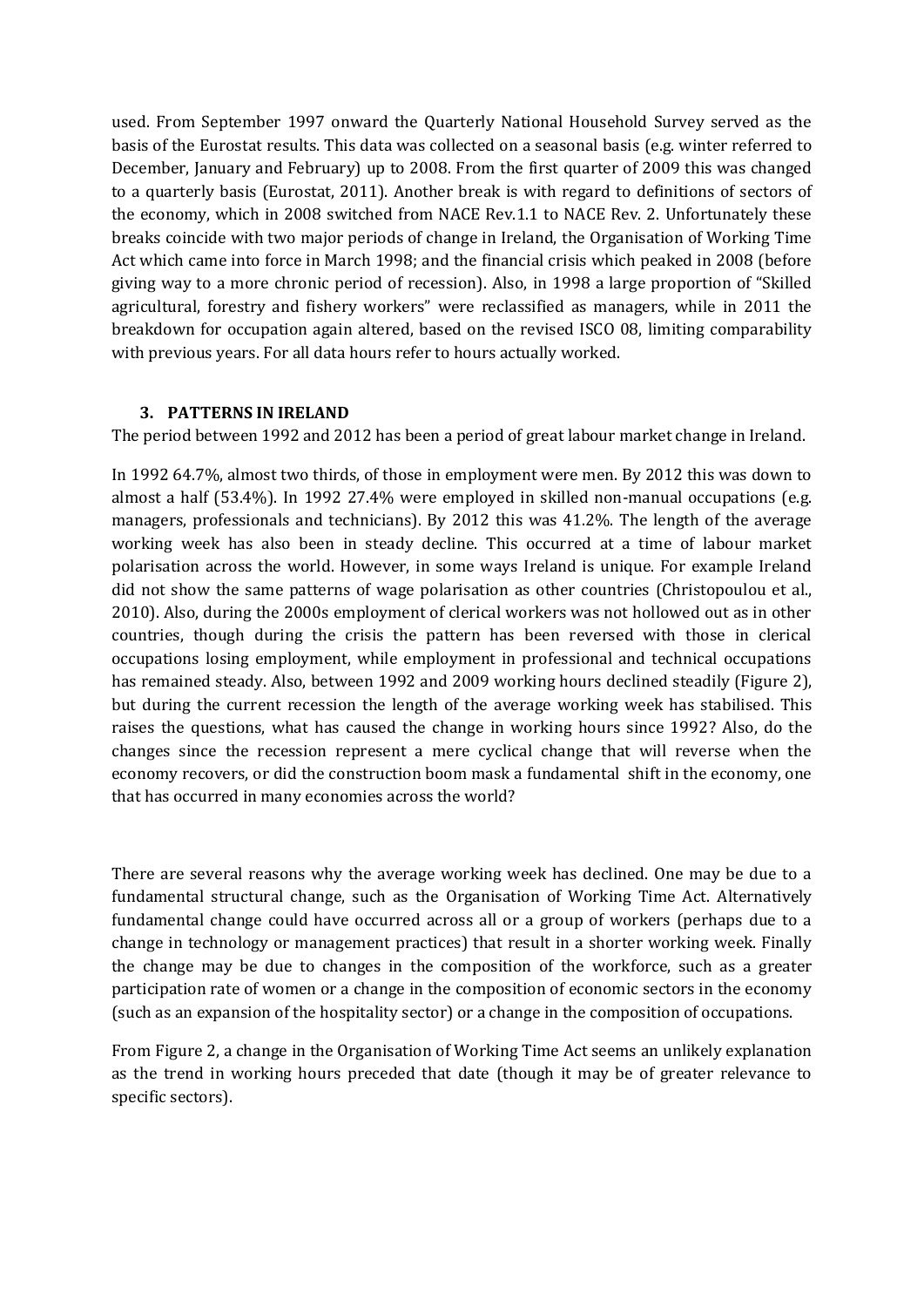**Figure 2: Length of average working week.**



**Source**: Eurostat Labour Force Survey (lfsa\_ewhais)

#### **Gender**

Between 1992 and 2012 the average working week declined by 6.6 hours. If greater participation of women was the cause for the decline in average working hours then one would expect the average working week of men and women would be relatively stable. As can be seen, this is not the case. The average working week has been declining for both men and women. By 2012, for men the average working week has declined by 6.4 hours, and by 4.3 hours for women. Therefore the average week has declined by more for both men and women. Also between 2008 and 2009 there was a large decline in hours worked (a fall of 1.3 hours for men and 0.8 for women), but it has since levelled off. It has been suggested that women have a preference for working shorter hours [\(Altonji & Dunn, 2000\)](#page-16-7), as they tend to be responsible for other tasks (such as looking after children), and that the composition of women in the workforce has altered (i.e. a greater proportion of the women in the workforce are women that prefer to work shorter hours). However, given the similar trend for both men and women, this is an unlikely explanation.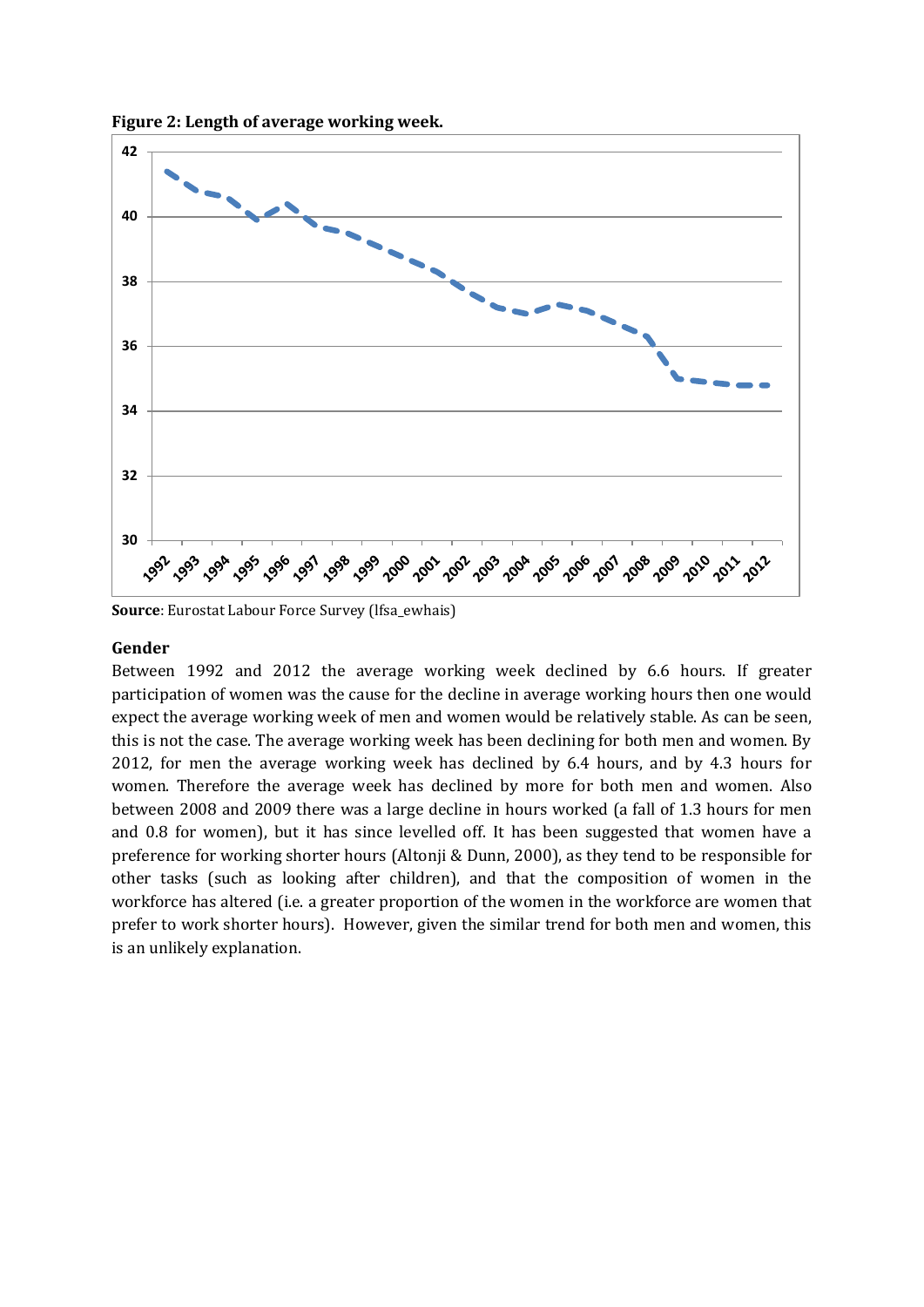

**Figure 3: Average weekly hours actually worked for men and women**

#### **Occupational category**

A more interesting pattern is seen by examining the breakdown by occupation where a pattern of polarisation based on working hours becomes more apparent. All occupations showed a decline in the average working week. With the exception of skilled agricultural, forestry and fishery workers (for which the data is unreliable), the largest declines in working hours were for service and sales workers and elementary occupations (which includes occupations such as cleaners, refuse workers, food preparation assistants and labourers in agriculture and industry) with declines of 9.6 and 8.6 hours respectively. Table 1 presents the data for selected years. (Though there was a change in definition between 2010 and 2012, with the exception of agricultural workers, the change is minor.) The pattern in decline in working hours for relative low paid occupations is consistent with patterns in other countries. Also, the working hours of professionals were relatively stable. However, within occupations the change in working hours does not appear to be influenced by the recession.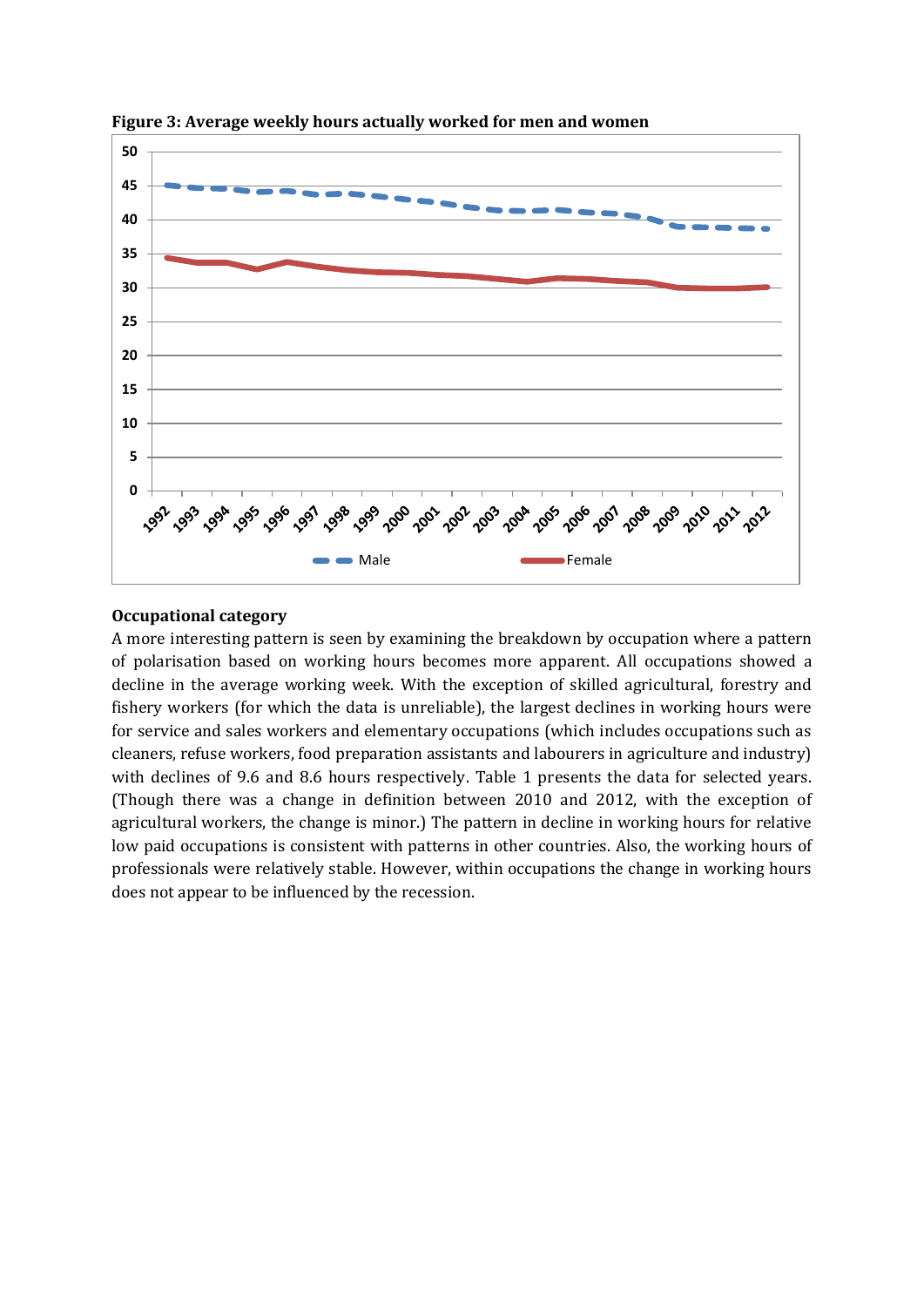|                                                       | 1992 | 1996 | 2000 | 2004 | 2008 | 2012 |
|-------------------------------------------------------|------|------|------|------|------|------|
| Managers                                              | 45.5 | 44.5 | 50.1 | 45.8 | 43.9 | 41.6 |
| Professionals                                         | 37.1 | 37.2 | 36.3 | 35.5 | 35.4 | 35.7 |
| Technicians and associate<br>professionals            | 40.2 | 39.7 | 37.4 | 36.5 | 36.0 | 35.8 |
| Clerical support workers                              | 35.5 | 34.5 | 33.8 | 32.5 | 32.5 | 31.4 |
| Service and sales workers                             | 38.4 | 36.3 | 31.7 | 30.6 | 30.8 | 28.8 |
| Skilled agricultural, forestry<br>and fishery workers | 59.3 | 62.3 | 40.8 | 37.1 | 36.9 | 49.2 |
| Craft and related trades<br>workers                   | 39.8 | 39.7 | 41.5 | 39.9 | 39.6 | 36.8 |
| Plant and machine operators,<br>and assemblers        | 41.1 | 41.2 | 40.5 | 40.1 | 39.6 | 38.1 |
| <b>Elementary occupations</b>                         | 39.6 | 36.5 | 33.4 | 32.9 | 33.0 | 31.0 |
| Armed foreces occupations                             | 45.5 | 45.6 | 43.9 | 42.1 | 41.6 | 41.9 |
| Total                                                 | 41.4 | 40.4 | 38.7 | 37.0 | 36.3 | 34.8 |

## **Table 1: Average working hours by occupation**

**Note**: data for managers and Skilled agricultural, forestry and fishery workers not comparable across years due to changes in classification.

Though the recession does not appear to have greatly affected the trend within occupations, it is possible that the boom masked a structural shift. For example, if those working in construction (who tend to be craft and related trades workers), worked above average hours, then the shift away from construction would result in lower average working week for total employment. As can be seen from Table 1, craft and related trades workers have a working week that is relatively close to the average, so is unlikely to have much of an affect.

Table 2 shows the employment shares by occupation for 2008 and 2010. The year 2010 is chosen as it is the last year in which occupation classifications are directly comparable. The share of clerical workers has not fallen, despite the routinisation hypothesis of [David H. Autor,](#page-16-8)  [Levy, and Murnane \(2003\)](#page-16-8). There have been declines since 2010, but it is unclear to what extent these are due to reclassification.

|                                                    | 2008    | 2010  |
|----------------------------------------------------|---------|-------|
| <b>Managers</b>                                    | 15.2%   | 12.9% |
| Professionals                                      | 17.2%   | 19.7% |
| Technicians and associate professionals            | $6.4\%$ | 7.0%  |
| Clerical support workers                           | 12.7%   | 13.2% |
| Service and sales workers                          | 18.1%   | 19.2% |
| Skilled agricultural, forestry and fishery workers | 0.8%    | 3.6%  |
| Craft and related trades workers                   | 13.2%   | 9.5%  |
| Plant and machine operators, and assemblers        | $7.4\%$ | 6.5%  |
| Elementary occupations                             | 8.7%    | 7.4%  |
| Armed foreces occupations                          | $0.3\%$ | 0.5%  |

# **Table 2: Employment shares by occupation**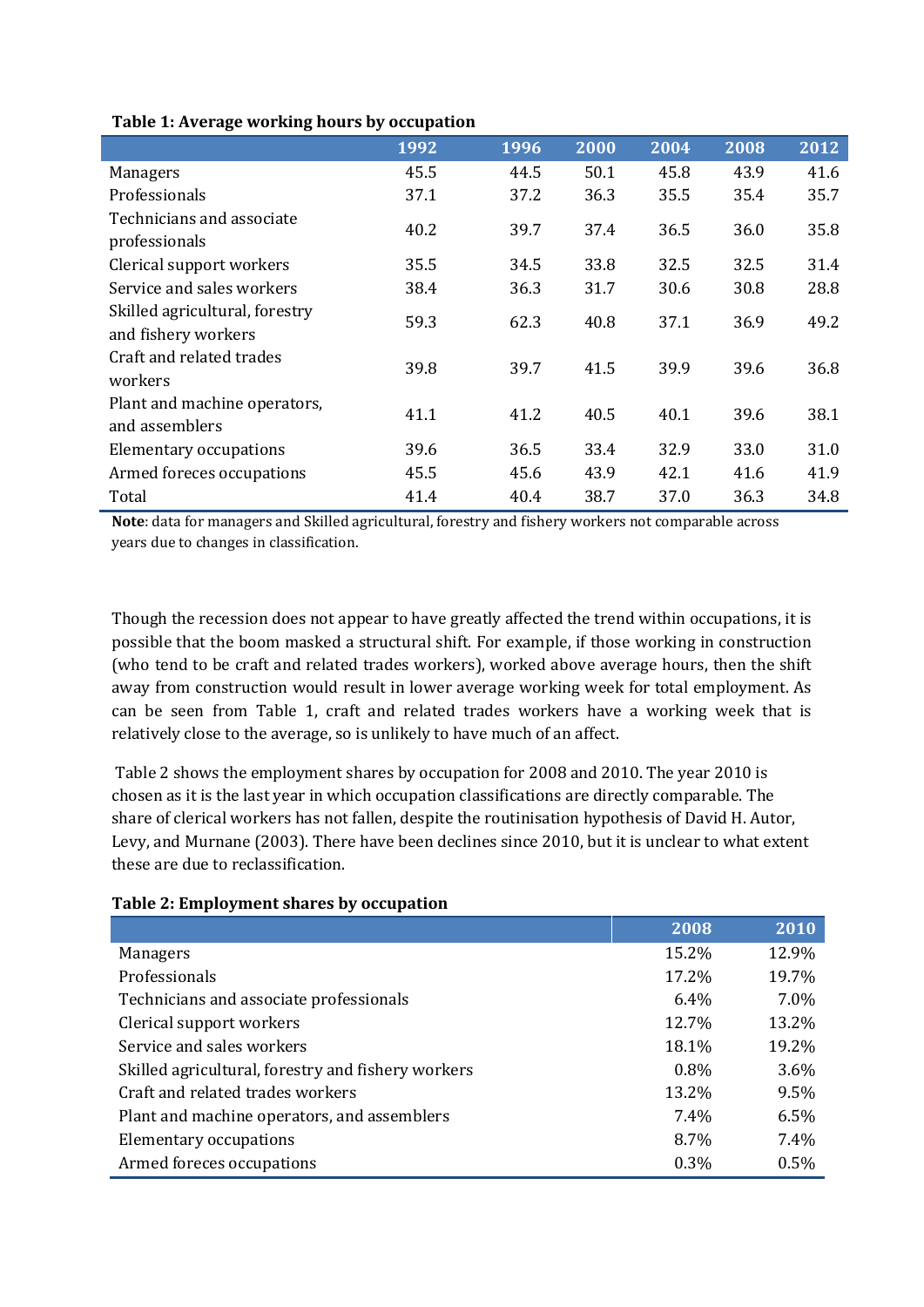

**Figure 4: Change in Total Average Working Hours, holding composition constant at 2008 levels**

**Note**: For decomposition by sector and gender there were issues of reliable data for the agriculture and defence occupations for women. It was assumed the such women worked 39 hours. Due to the small numbers employed in both sector the effect is marginal (e.g. having the hours wrong by as much as 10 hours would only affect the total hours worked by 0.036 hours (or 2 minutes). As 2008 is the reference year, for 2008 all series should have the same value (36.3 hours). However, due to rounding errors there is a small difference of up to 0.2 hours.

As can be seen from Figure 4, holding the composition of the workforce in terms of gender and occupation constant at 2008 levels, the decline in working hours is less dramatic, suggesting that change in composition has played some role. Looking at each factor individually, it appears that changes in the composition of occupation has played a larger role than gender. However, given the change in definition of occupation, this should be treated with some caution. Also, holding occupation and gender composition constant the decline in working hours is still substantial. Composition has almost no effect on average working hours between 2008 and 2012. Overall, patterns in Ireland seem to be consistent with the hypothesis of [Kudoh and](#page-17-11)  [Sasaki \(2011\)](#page-17-11). It is likely that a higher demand for highly skilled workers has meant higher recruitment costs, so high skilled workers work longer hours. In contrast, low skilled labour has become more abundant, lowering search costs for low skilled worker, resulting in declines in the working week for the low skilled.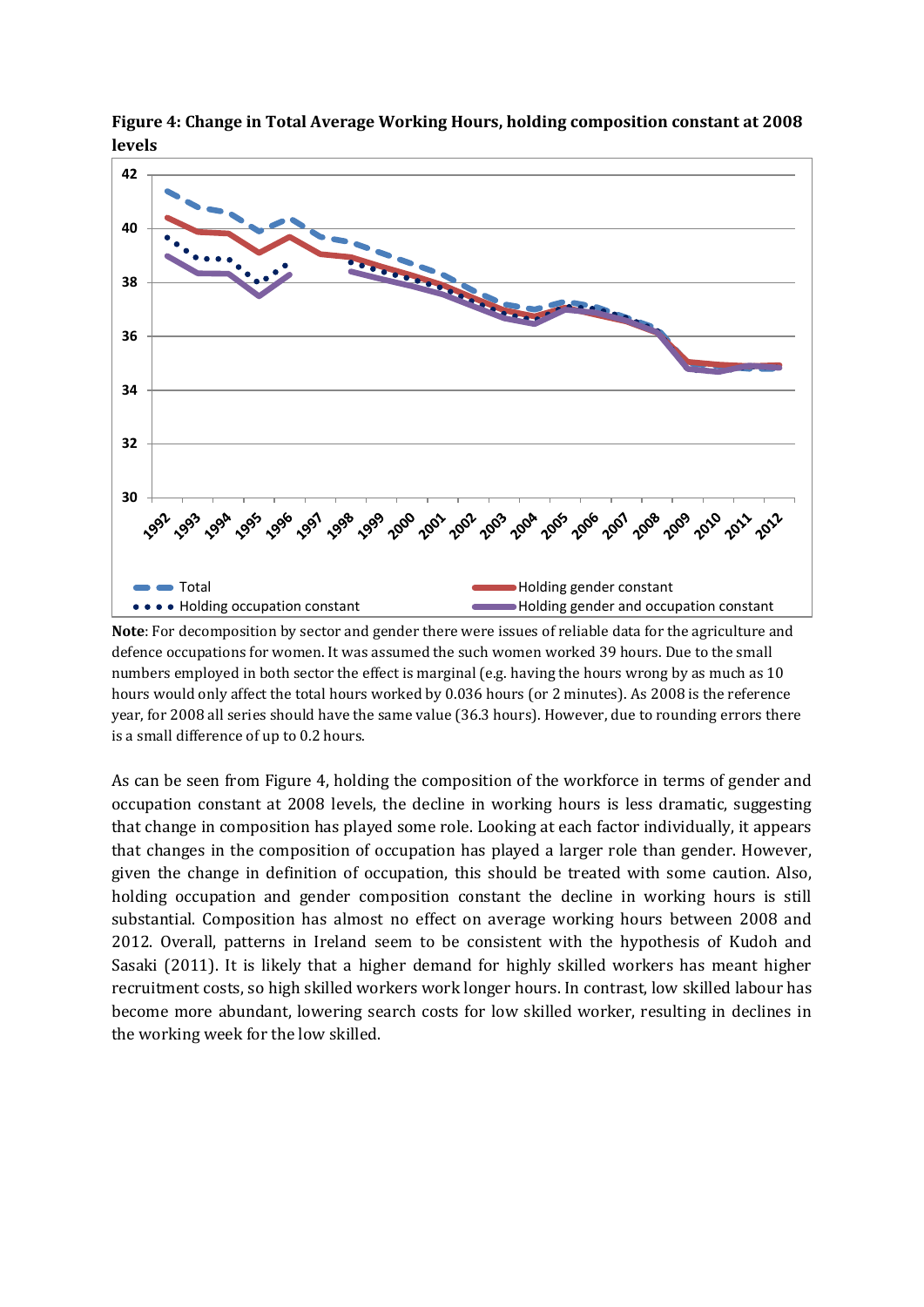|                                           | 1992 | 1996 | 2000 | 2004 | 2008 |
|-------------------------------------------|------|------|------|------|------|
| Agriculture, hunting and forestry         | 57.5 | 59.2 | 55.4 | 53.3 | 48.8 |
| Fishing                                   | 47.2 | 41.2 | 54.5 |      |      |
| Mining and quarrying                      | 42.0 | 41.6 | 41.1 | 40.6 | 41.2 |
| Manufacturing                             | 39.2 | 39.2 | 39.1 | 38.3 | 38.5 |
| Electricity, gas and water supply         | 37.3 | 38.1 | 37.8 | 38.3 | 39.4 |
| Construction                              | 41.4 | 40.9 | 42.5 | 40.6 | 39.8 |
| Wholesale and retail trade: repair of     |      |      |      |      |      |
| motor vehicles, motorcycles and           | 39.4 | 38.9 | 36.2 | 34.3 | 34.0 |
| personal and household goods              |      |      |      |      |      |
| Hotels and restaurants                    | 42.3 | 40.4 | 35.2 | 33.6 | 32.9 |
| Transport, storage and communications     | 40.6 | 41.8 | 40.8 | 40.2 | 38.8 |
| Financial intermediation                  | 37.9 | 36.7 | 37.3 | 36.1 | 36.6 |
| Real estate, renting and business         | 38.4 | 39.3 | 37.7 | 37.0 | 36.4 |
| activities                                |      |      |      |      |      |
| Public administration and defence;        | 38.5 | 37.3 | 38.0 | 36.3 | 36.2 |
| compulsory social security                |      |      |      |      |      |
| Education                                 | 29.7 | 28.9 | 28.0 | 28.2 | 28.3 |
| Health and social work                    | 37.4 | 36.3 | 34.2 | 32.4 | 31.8 |
| Other community, social and personal      | 36.7 | 34.4 | 35.2 | 33.3 | 33.1 |
| services activities                       |      |      |      |      |      |
| Activities of private households as       |      |      |      |      |      |
| employers and undifferentiated            | 28.5 |      | 31.6 | 25.5 | 27.4 |
| production activities of private          |      |      |      |      |      |
| households                                |      |      |      |      |      |
| Extraterritorial organisations and bodies |      |      | 35.0 | 36.7 |      |
| Total                                     | 41.4 | 40.4 | 38.7 | 37.0 | 36.3 |

# **Table 3: Working hours by sector (NACE Rev1)**

**Note**: unreliable data omitted

# **Economic Sector**

As can be seen in Table 3, changes in working hours by sector have been dramatic. The year 2008 is chosen as a cut-off point as in 2008 there was a break in sector classification. Some sectors that tend to be capital intensive, such as mining and quarrying, manufacturing, and electricity, gas and water supply have shown stable hours. In contrast, labour intensive sectors such as health and social work, and the wholesale and retail trade have shown declines of over five hours. Particularly striking has been the decline in the working week in the hotel and restaurant sector. This sector has gone from above average working week to firmly below average, a decline of 9.4 hours in the average working week. A particularly steep fall occurred between the years 1996 and 1999.

Using the alternative NACE Rev2 it is possible to see changes in working hours by sector since the crash. Unsurprisingly, the construction sector has shown the largest falls in employment.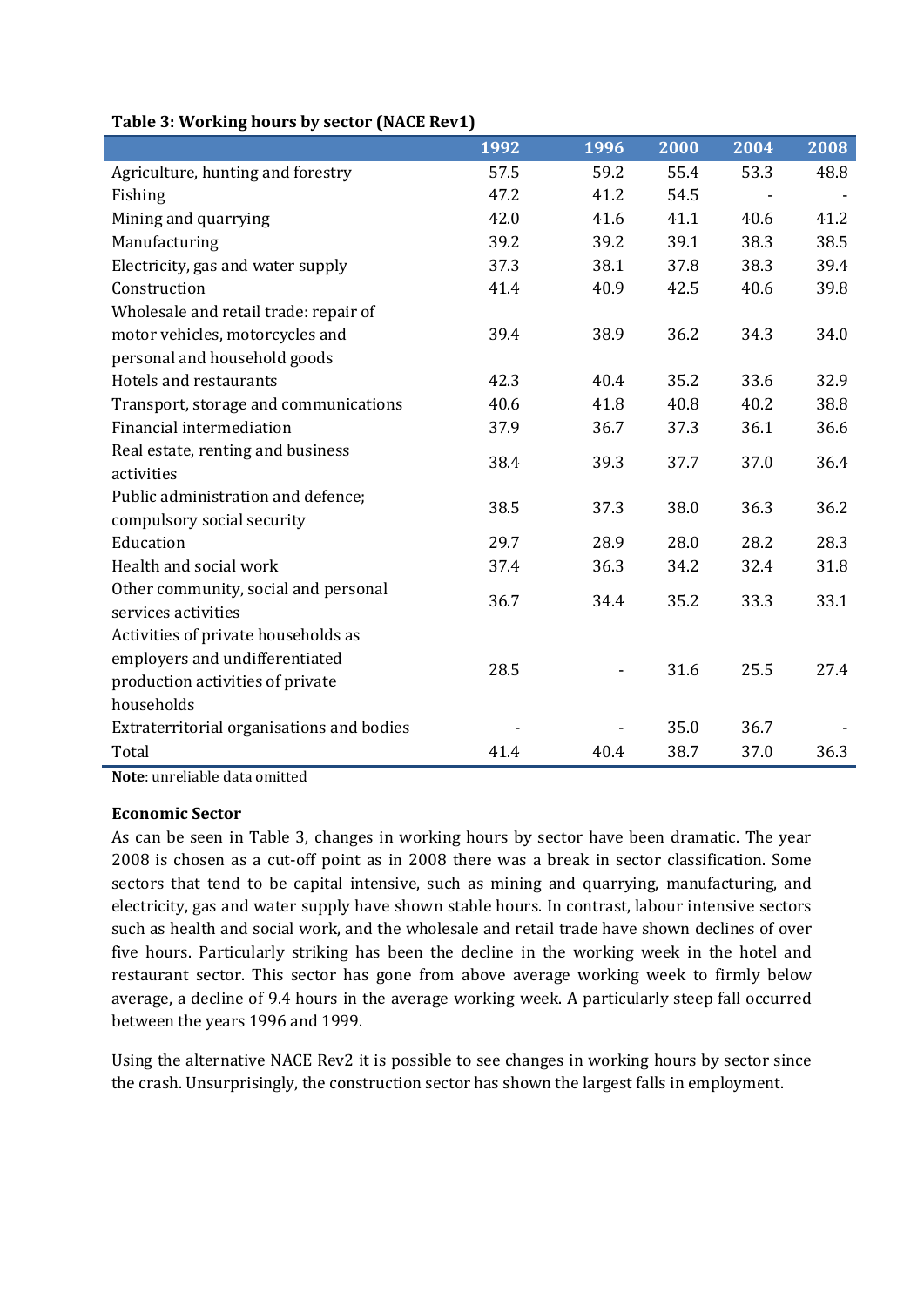|  | Table 4: Change in average working hours by sector |  |
|--|----------------------------------------------------|--|
|  |                                                    |  |

|                                                                         | 2008 | 2012 | <b>Change</b> |
|-------------------------------------------------------------------------|------|------|---------------|
| Agriculture, forestry and fishing                                       | 49.3 | 48.1 | $-1.2$        |
| Mining and quarrying                                                    | 41.5 | 40.1 | $-1.4$        |
| Manufacturing                                                           | 38.5 | 37.8 | $-0.7$        |
| Electricity, gas, steam and air conditioning supply                     | 39.4 | 38.1 | $-1.3$        |
| Water supply, sewerage, waste management and<br>remediation activities  | 39.9 | 38.0 | $-1.9$        |
| Construction                                                            | 39.7 | 35.3 | $-4.4$        |
| Wholesale and retail trade: repair of motor vehicles and<br>motorcycles | 34.0 | 32.8 | $-1.2$        |
| Accommodation and food service activities                               | 39.2 | 38.3 | $-0.9$        |
| Transport and storage                                                   | 32.9 | 31.3 | $-1.6$        |
| Information and communication                                           | 38.2 | 38.6 | 0.4           |
| Financial and insurance activities                                      | 36.6 | 36.8 | 0.2           |
| Real estate activities                                                  | 36.1 | 35.8 | $-0.3$        |
| Professional, scientific and technical activities                       | 38.3 | 37.3 | $-1.0$        |
| Administrative and support service activities                           | 33.4 | 31.8 | $-1.6$        |
| Public administration and defence; compulsory social<br>security        | 36.2 | 36.4 | 0.2           |
| Education                                                               | 28.5 | 28.7 | 0.2           |
| Human health and social work activities                                 | 31.7 | 31.5 | $-0.2$        |
| Arts, entertainment and recreation                                      | 33.2 | 31.0 | $-2.2$        |
| Other service activities                                                | 31.7 | 30.3 | $-1.4$        |
| Activities of households as employers; undifferentiated                 |      |      |               |
| goods- and services-producing activities of households                  | 27.4 | 27.6 | 0.2           |
| for own use                                                             |      |      |               |
| Activities of extraterritorial organisations and bodies                 |      | 38.8 |               |
| Total                                                                   | 36.3 | 34.8 | $-1.5$        |

The evidence from the previous charts suggests that a changing composition since 2008 has had a minor impact. on the length of the average working week. Figure 5 shows how working hours would have changed, if the 2008 sectoral composition was kept for all years. As is shown, during the recession the effect of sectoral change is minimal. In the period 1992 to 2008, sectoral shift has had an impact, serving to reduce the length of the working week, however this effect is minor compared to the changes occurring within sectors.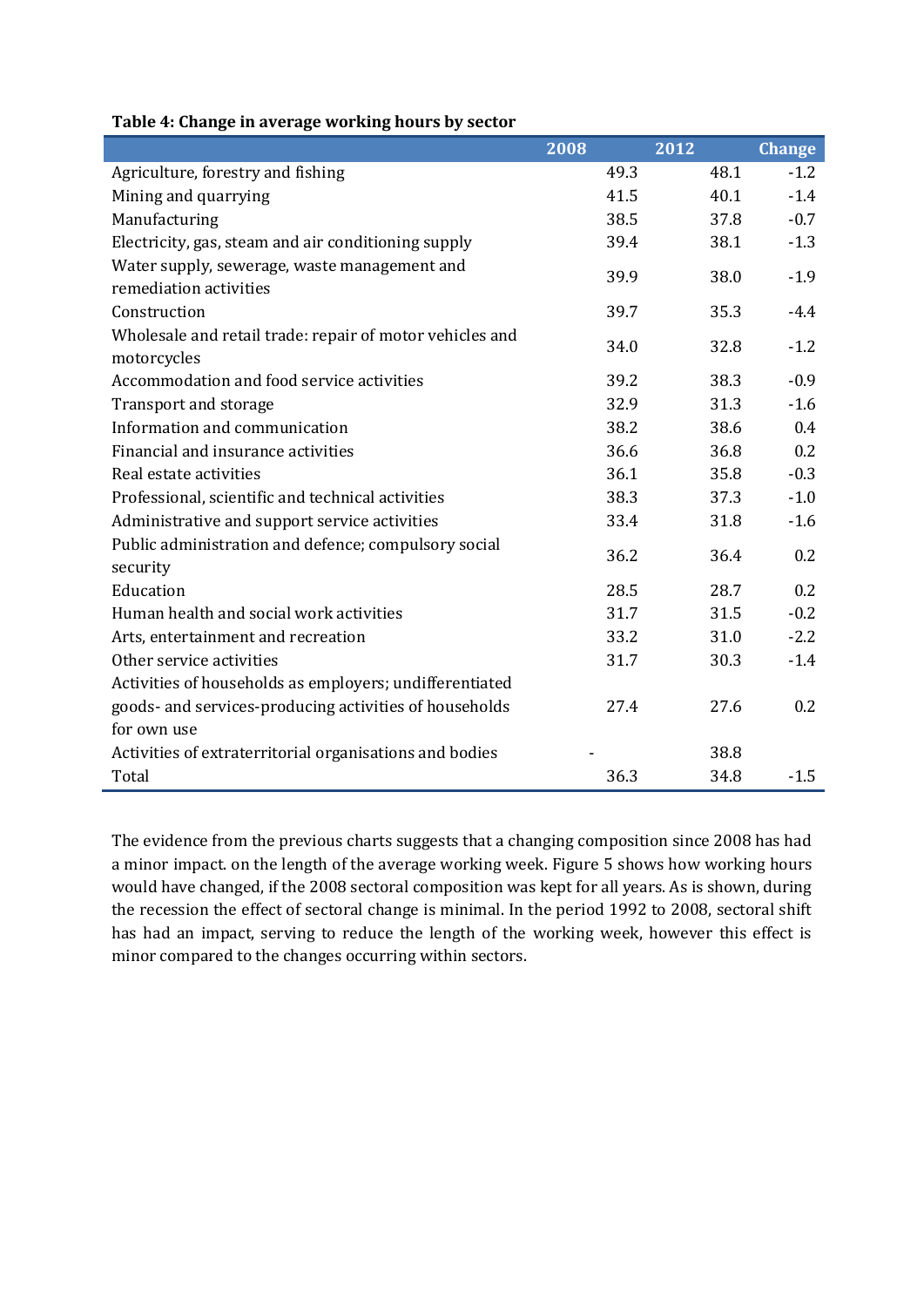

**Figure 5: Change in average working hours, keeping 2008 sectoral composition**

Note: Using NACE Rev. 2, for the sector Activities of extraterritorial organisations and bodies, hourly data is only available for 2012, so the same figure is used for the years 2008 to 2012. Using NACE Rev. 1.1, the are some missing hourly observations for the sectors Fishing; Activities of private households as employers and undifferentiated production activities of private households; and Extraterritorial organisations and bodies. These were assigned an unchanging working week of 45 hours, 28 hours, and 34 hours respectively. As these sector comprise at most approximately 1% of those in employment, this assumption has a minor effect on the overall result.

# **4. CONCLUSION**

Overall the Irish experience has been consistent with data in other countries. Declines in working hours have occurred mostly within sectors and occupations that are labour intensive and associated with low pay. A number of reasons for the decline in working hours have been put forward such as an increase in female participation, or a shift in the sectoral composition of the economy. This paper shows that both these factors played a relatively minor role, and that the greatest change has been within specific sectors.

The recession does not appear to be a driver of shorter working hours. Despite an initial fall in working hours between 2008 and 2008, hours have remained stable. In fact, the most striking aspect of the recession is that hours have remained stable when compared with the period 1992 to 2008. This certainly runs counter to the expectations of many. Economic research from other countries shows during a recession a fall in labour demand is met mainly with a decline in headcount rather than working hours. However such research usually does not examine the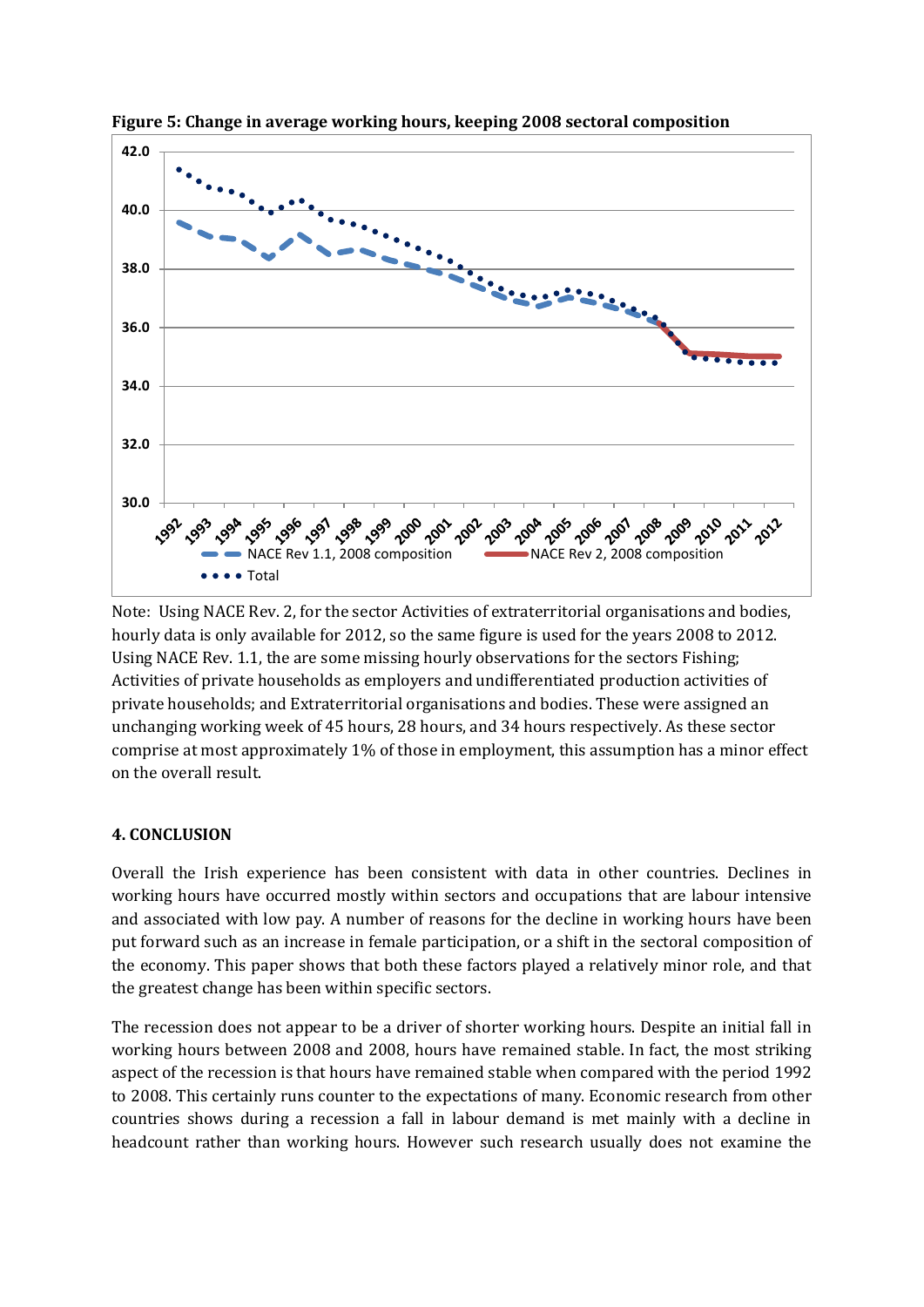long term secular trend of falling working hours. It is a puzzle as to why such a decline should be halted during a time of a weak labour market.

Though the data is not consistent with any particular model, it is consistent with elements of two models in particular. [Kudoh and Sasaki \(2011\)](#page-17-11) suggest that longer working hours are associated with workers with higher recruitment costs that tend to be higher paid, while [Parmentier \(2010\)](#page-18-7) suggests that sectors with greater capital intensity are associated with longer working hours. This is as employers face a high cost of employing a worker (due to recruitment costs or renting the necessary capital), and this offsets any benefits of having a flexible pool of workers to which an employer can assign working hours. Also, the increase in capital productivity (such as due to changes in shop opening hour regulations) could possible explain the change. Synthesising these models and perhaps incorporating an element regarding the business cycle could prove an area of fruitful economic research. Ireland is currently pursuing a strategy of export led growth, which tends to be skill-biased. Such a model could help shed light on to what extent such a strategy may mean lower paid workers are left behind.

Other areas of future research include a more detailed decomposition of occupations and sectors by accessing micro-data such as Ireland's National Employment Survey. This may help to shed light on a number of puzzles. This include why has the decline in working hours slowed during a time of recession, and why has the hotel and catering sector been particularly affected by declines in working hours.

# **REFERENCES**

- <span id="page-16-1"></span>Acemoglu, D. (2002). Technical Change, Inequality, and the Labor Market. *Journal of Economic Literature, 40*(1), 7-72. doi: doi: 10.1257/0022051026976
- <span id="page-16-7"></span>Altonji, J. G., & Dunn, T. A. (2000). An intergenerational model of wages, hours, and earnings. *Journal of Human Resources*, 221-258.
- <span id="page-16-3"></span>Autor, D. H., & Dorn, D. (2012). The Growth of Low Skill Service Jobs and the Polarization of the US Labor Market. *AER forthcoming*.
- <span id="page-16-2"></span>Autor, D. H., Katz, L. F., & Kearney, M. S. (2008). Trends in U.S. Wage Inequality: Revising the Revisionists. *Review of Economics and Statistics, 90*(2), 300-323. doi: 10.1162/rest.90.2.300
- <span id="page-16-8"></span>Autor, D. H., Levy, F., & Murnane, R. J. (2003). The Skill Content of Recent Technological Change: An Empirical Exploration. *The Quarterly Journal of Economics, 118*(4), 1279-1333. doi: 10.1162/003355303322552801
- <span id="page-16-5"></span>Bargain, O., González, L., Keane, C., & Özcan, B. (2012). Female labor supply and divorce: New evidence from Ireland. *European Economic Review, 56*(8), 1675-1691. doi: <http://dx.doi.org/10.1016/j.euroecorev.2012.08.007>
- <span id="page-16-6"></span>Bell, L. A., & Freeman, R. B. (2001). The incentive for working hard: explaining hours worked differences in the US and Germany. *Labour Economics, 8*(2), 181-202.
- <span id="page-16-4"></span>Card, D., & DiNardo, J. E. (2002). Skill‐Biased Technological Change and Rising Wage Inequality: Some Problems and Puzzles. *Journal of Labor Economics, 20*(4), 733-783.
- <span id="page-16-0"></span>Cho, J.-O., & Cooley, T. F. (1994). Employment and hours over the business cycle. *Journal of Economic Dynamics and Control, 18*(2), 411-432. doi[: http://dx.doi.org/10.1016/0165-](http://dx.doi.org/10.1016/0165-1889(94)90016-7) [1889\(94\)90016-7](http://dx.doi.org/10.1016/0165-1889(94)90016-7)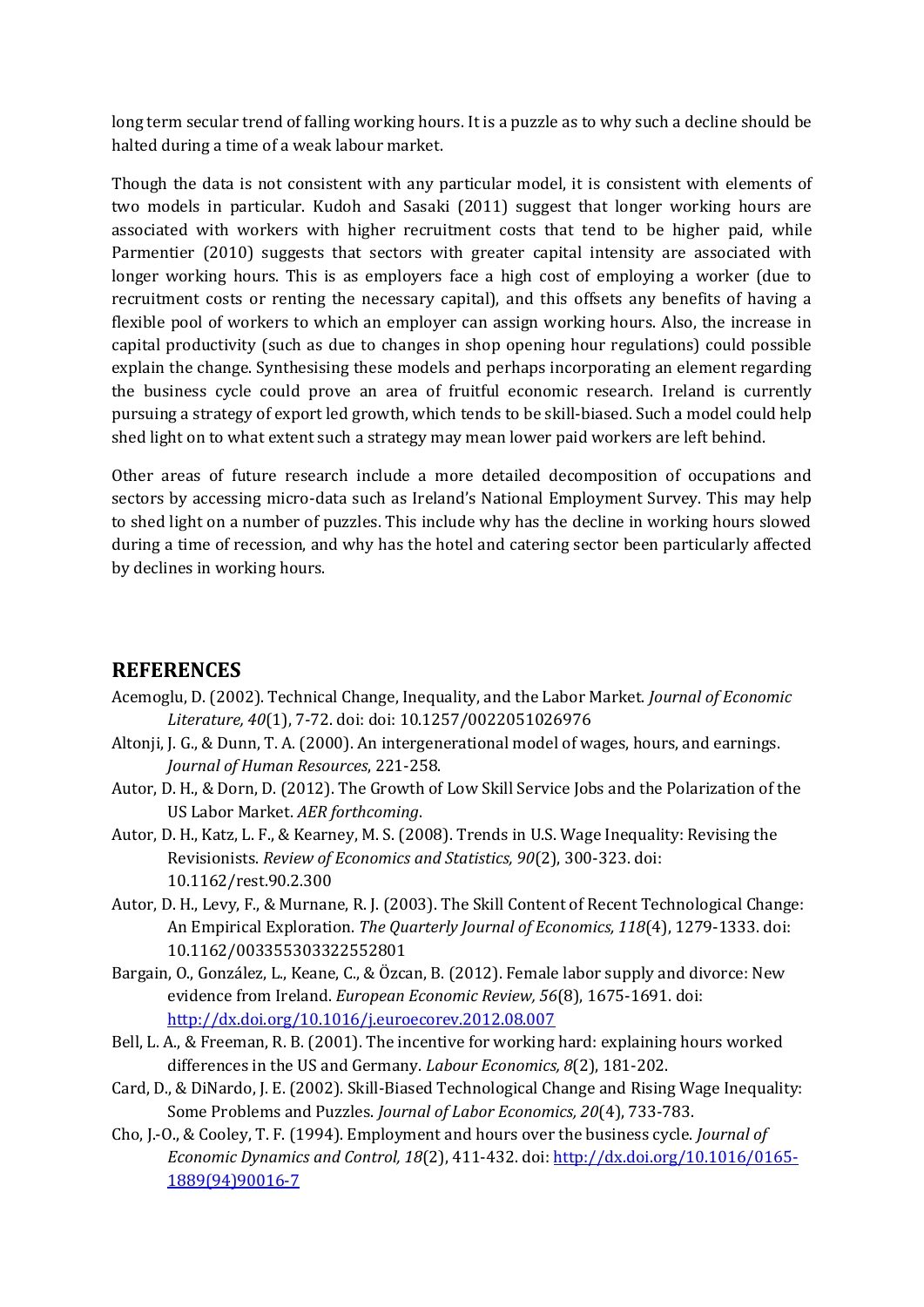- <span id="page-17-8"></span>Christopoulou, R., Jimeno, J. F., & Lamo, A. (2010). Changes in the Wage Structure in EU Countries. *ECB Working Paper Series, May 2010*(1199).
- <span id="page-17-12"></span>de Lange, M., Gesthuizen, M., & Wolbers, M. H. (2012). Trends in labour market flexibilization among Dutch school-leavers: The impact of economic globalization on educational differences. *International Sociology, 27*(4), 529-550. doi: 10.1177/0268580911423052
- <span id="page-17-13"></span>de Lange, M., Wolbers, M. H. J., & Ultee, W. C. (2012). United in Precarious Employment? Employment Precarity of Young Couples in the Netherlands, 1992–2007. *European Sociological Review*. doi: 10.1093/esr/jcr093
- <span id="page-17-1"></span>Ebell, M., & Haefke, C. (2009). Product market deregulation and the US employment miracle. *Review of Economic Dynamics, 12*(3), 479-504. doi: <http://dx.doi.org/10.1016/j.red.2008.11.002>
- <span id="page-17-18"></span>Eurostat. (2011). Labour force survey in the EU, candidate and EFTA countries: Main characteristics of national surveys, 2009 *Methodologies and Working papers*.
- <span id="page-17-0"></span>Frase, P., & Gornick, J. C. (2012). The Time Divide in Cross-National Perspective: The Work Week, Education and Institutions That Matter. *Social Forces*. doi: 10.1093/sf/sos189
- <span id="page-17-6"></span>Goos, M., & Manning, A. (2007). Lousy and Lovely Jobs: The Rising Polarization of Work in Britain. *Review of Economics and Statistics, 89*(1), 118-133. doi: doi:10.1162/rest.89.1.118
- <span id="page-17-7"></span>Goos, M., Manning, A., & Salomons, A. (2009). Job polarization in Europe. *American Economic Review, 99*(2), 58-63.
- <span id="page-17-4"></span>Helpman, E., Itskhoki, O., & Redding, S. (2010). Inequality and Unemployment in a Global Economy. *Econometrica, 78*(4), 1239-1283. doi: 10.3982/ecta8640
- <span id="page-17-17"></span>Kalleberg, A. L. (2009). Precarious Work, Insecure Workers: Employment Relations in Transition. *American Sociological Review, 74*(1), 1-22. doi: 10.1177/000312240907400101
- <span id="page-17-11"></span>Kudoh, N., & Sasaki, M. (2011). Employment and hours of work. *European Economic Review, 55*(2), 176-192. doi:<http://dx.doi.org/10.1016/j.euroecorev.2010.04.002>
- <span id="page-17-15"></span>Lambert, S. J. (2008). Passing the buck: Labor flexibility practices that transfer risk onto hourly workers. *Human Relations, 61*(9), 1203-1227. doi: 10.1177/0018726708094910
- <span id="page-17-14"></span>Lambert, S. J., Haley-Lock, A., & Henly, J. R. (2012). Schedule flexibility in hourly jobs: unanticipated consequences and promising directions. *Community, Work & Family, 15*(3), 293-315. doi: 10.1080/13668803.2012.662803
- <span id="page-17-16"></span>Lambert, S. J., & Henly, J. R. (2009). Scheduling in hourly jobs: Promising practices for the twenty-first century economy. *Washington, DC: The Mobility Agenda. [http://www.](http://www/)  mobilityagenda. org/home/file. axd*.
- <span id="page-17-10"></span>Landers, R. M., Rebitzer, J. B., & Taylor, L. J. (1996). Rat race redux: Adverse selection in the determination of work hours in law firms. *The American Economic Review*, 329-348.
- <span id="page-17-5"></span>Lemieux, T. (2006). Increasing residual wage inequality: Composition effects, noisy data, or rising demand for skill? *The American Economic Review*, 461-498.
- <span id="page-17-2"></span>Lemieux, T. (2008). The changing nature of wage inequality. *Journal of Population Economics, 21*(1), 21-48. doi: 10.1007/s00148-007-0169-0
- <span id="page-17-3"></span>Manning, A. (2004). We Can Work It Out: The Impact of Technological Change on the Demand for Low-Skill Workers. *Scottish Journal of Political Economy, 51*(5), 581-608. doi: 10.1111/j.0036-9292.2004.00322.x
- <span id="page-17-9"></span>Meyer, B. D. (2002). Labor supply at the extensive and intensive margins: The EITC, welfare, and hours worked. *American Economic Review*, 373-379.